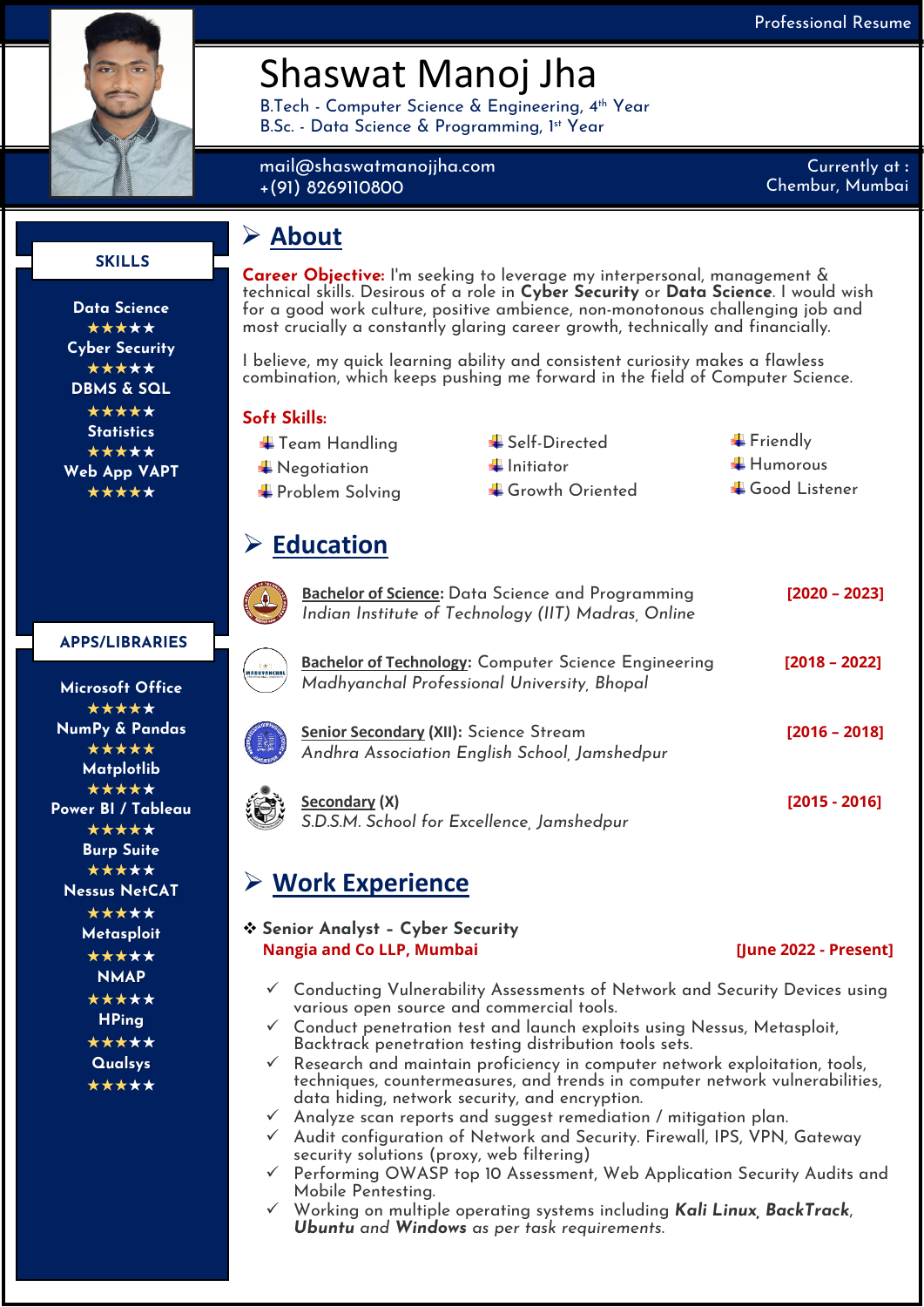### ➢ **Certified Trainings**

- 
- 
- 
- 
- ❖ Coursera's The Data Scientist's Toolbox [Johns Hopkins University]
- 
- 
- ◆ Certified Network Security Specialist research international Cybersecurity Institute]
- ❖ Cyber Security Foundation Professional Certificate for the control of the control of the formulation of the control of the control of the control of the control of the control of the control of the control of the contro
- ❖ 2 Accredited Professional Certification **:** [SkillFront]
	- **SkillFront: IT Service Management Associate**



◆ Machine Learning with Python compared to the control of the Machine Open University] ❖ Project Management Essentials Certification [Management & Strategy Institute :: MSI]

### ➢ **Internships**

#### ❖ **Advanced Dynamic Application Security Testing** [Jun 2020 – Aug 2020] Tata Consultancy Services [TCS] - Remote Internship

- $\checkmark$  TCSiON conducted an online entrance exam, qualifying which was compulsory to enter the internship.
- $\checkmark$  The complete internship was of 210 hours which took around 60 days to complete.
- $\checkmark$  This Remote Internship comprised of various activities, including self-learning sessions, webinars, project work, and few collaborative activities.
- ✓ I was working on various manual **Dynamic Application Security Testing [DAST]** techniques and automated tools including Burp Suite, SQL Map & OWASP Zap Vulnerability Scanner, to uncover security vulnerabilities in web applications.
- ✓ In the final project report, I secured 84% marks. **[\[View Project\]](https://shaswatmanojjha.com/tcs-internship-advanced-dynamic-application-security-testing-to-find-defects-in-web-applications/)**

#### ❖ **Data Science & Business Analytics** [Dec 2020 – Jan 2021] The Sparks Foundation, Singapore – Online Internship

- $\checkmark$  Wrote codes to collect, crunch and analyze data from internal and external sources.
- Built and tuned machine learning models using R, Python, and sci-kit-learn.
- $\checkmark$  Created linkages between various data within business intelligence software to enable predictive modeling and trend analysis on a given dataset.
- Used BI tools such as Tableau, PowerBI to analyze data, find important patterns, and design visualization dashboards on the given dataset.
- In the final project, I used linear regression to predict the exam score of a student, based on the number of hours they study daily. **[\[View Project\]](https://shaswatmanojjha.com/data-science-and-business-analytics-internship-task-1-the-sparks-foundation/)**

### ➢ **Hobbies**

- ❖ I find Arduino and Raspberry Pi fascinating.
- ❖ I like editing videos and have good experience in working with Adobe Premier Pro & DaVinci Resolve.
- ❖ I like creating websites on WordPress, I have 5 good websites currently online.
- ❖ I like to interact and collaborate with a multicultural & diverse team of intellectuals from around the globe.
- ❖ Love fixing problems which challenges my creativity, critical thinking and Googling skills.

❖ Advanced Python Programming [COCE, Jamshedpur] ◆ C Programming [SIIT, Jamshedpur] ❖ Python 101 for Data Science [IBM] ❖ Data Science Training [6 Weeks at Internshala Trainings] ❖ Advanced Excel Training [4 Weeks at Internshala Trainings] ❖ Ethical Hacking Training [8 Weeks at Internshala Trainings]

SkillFront: Information Security Associate

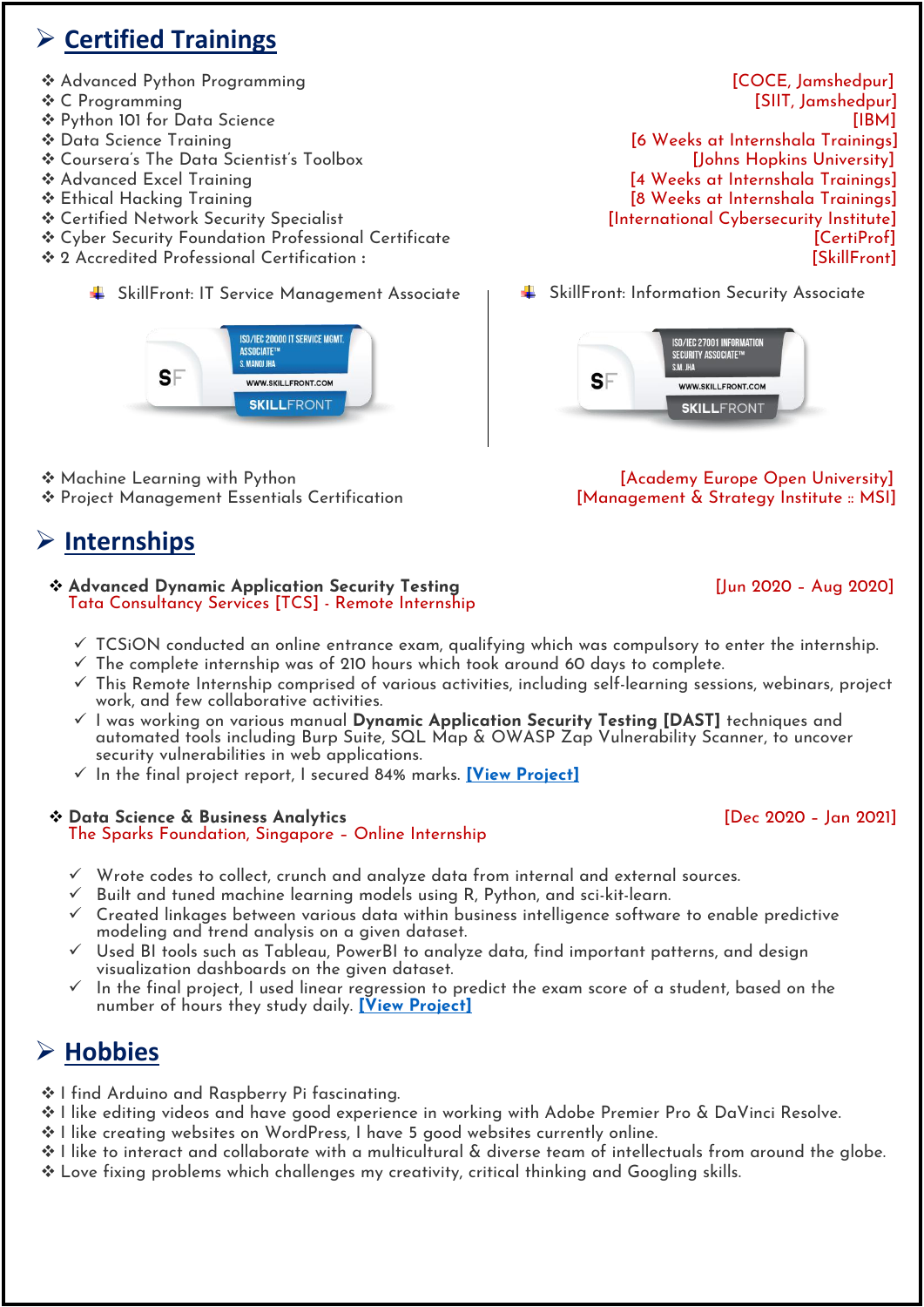### ➢ **Projects and Activities**

#### ❖ **Data Science and Machine Learning :**

- $\checkmark$  Successfully completed a 6 weeks online training on Dat Internshala Trainings.
- ✓ Tools & Technologies Learnt:

Python Machine Learning Statistics Predictive Modellin

- $\checkmark$  Designed an end-to-end predictive model for a financial identify the customers who are most likely to convert, be them through telephonic marketing campaigns. **[View P**
- $\checkmark$  Combined historical usage patterns with weather data in forecast the hourly bike rental demand. **[View Project]**
- ✓ In the final assessment, I scored **87%** marks.

#### ❖ **Advanced Microsoft Excel :**

- $\checkmark$  Successfully completed a 4 weeks online training on Adv Internshala Trainings.
- ✓ Tools & Technologies Learnt:



- $\checkmark$  Worked on a project based on real-life scenarios of a fo startup "**food2go**". **[View Project]**
- ✓ In the final assessment, I scored **84%** marks.

#### ❖ **Database Management, Web Development and Team Handling :**

✓ Tools & Technologies Learnt:

| Beautiful Soup | <b>Pandas</b> | Python | <b>HTML</b>      | PHP | SQL             | <b>MySQL</b> |
|----------------|---------------|--------|------------------|-----|-----------------|--------------|
| Apache / Nginx | WHM / cPanel  |        | <b>WordPress</b> |     | Microsoft Excel |              |

- ✓ Created a website named "College Finder" **[\[View Project\]](https://collegefinderindia.com/)**
- $\checkmark$  College Finder is an online college search engine, which has details of over 14000 colleges in India.
- ✓ The details include fees, photos, courses offered, date of estd., affiliated university, entrance exams accepted, list of courses, address on Google Map, distance from nearby colleges, list of colleges offering similar courses, email address, college contact number, college website and more relevant information.
- $\checkmark$  All the details were first captured to a CSV file through various online sources by carrying out completely legal **Web Scraping** using **Beautiful Soup** in Python.
- ✓ **Managed a team of 20 freelancers** to manually add, edit and modify the scraped data to make sure it matches the most recent information and is reliable.
- ✓ Handled the data cleaning, deduplication and optimization using **Pandas** and **Microsoft Excel**.
- ✓ Imported the final data to **MySQL** database and connected it to the front end of website created on **WordPress**, by steps including **SQL** and **PHP Coding**.

#### ❖ **Ethical Hacking, Vulnerability Assessment and Penetration Testing :**

- $\checkmark$  Successfully completed an 8 weeks online certified training on Ethical Hacking by Internshala Trainings.
- ✓ Tools & Technologies Learnt:

| Security Auditing                      | <b>Computer Networking</b>               | <b>Basic Web Development</b>      | <b>VAPT</b><br>Information Gathering              |
|----------------------------------------|------------------------------------------|-----------------------------------|---------------------------------------------------|
| OWASP<br><b>SQL Injection</b>          | <b>IDOR</b><br><b>SQL Map</b>            | <b>Rate Limiting Flaws</b>        | <b>File Upload Vulnerabilities</b><br><b>Nmap</b> |
| <b>Cross Site Scripting (XSS)</b>      | <b>Cross Site Request Forgery (CSRF)</b> | PII Leakage                       | Security Misconfigurations                        |
| <b>WordPress &amp; Drupal Security</b> | <b>Nikto</b><br><b>Burp Suite</b>        | <b>VAPT Report for Developers</b> | VAPT Report for Higher Mgmt.                      |

- $\checkmark$  Scored **100%** marks in the final assessment and was a top performer in the training.
- $\checkmark$  In the final project, tested the weaknesses of an eCommerce website and generated an industrystandard vulnerability assessment & penetration testing (VAPT) report of 126 pages. **[\[View Project\]](https://shaswatmanojjha.com/8-weeks-ethical-hacking-training-internshala-trainings/)**

|                                                                              | <b>COMPUTER LANGUAGE</b>                                                                          |
|------------------------------------------------------------------------------|---------------------------------------------------------------------------------------------------|
| ta Science by<br>g<br>l firm, to<br>fore targeting!<br>roject]<br>n order to | Python<br>*****<br>$C++$<br>*****<br>Java<br>*****<br><b>HTML</b><br>*****<br><b>PHP</b><br>***** |
| vanced Excel by                                                              | <b>SCRIPTING LANGUAGE</b><br><b>Bash Shell Scripting</b><br>*****                                 |
| ood technology                                                               | <b>Windows PowerShell</b><br>*****<br><b>HUMAN LANGUAGE</b>                                       |
| $and$ ling $:$<br>sQL<br><b>MySQL</b>                                        | <b>English</b><br>*****<br>Hindi<br>*****                                                         |
| Excel<br><u>:t]</u>                                                          | <b>Maithili</b><br>*****                                                                          |